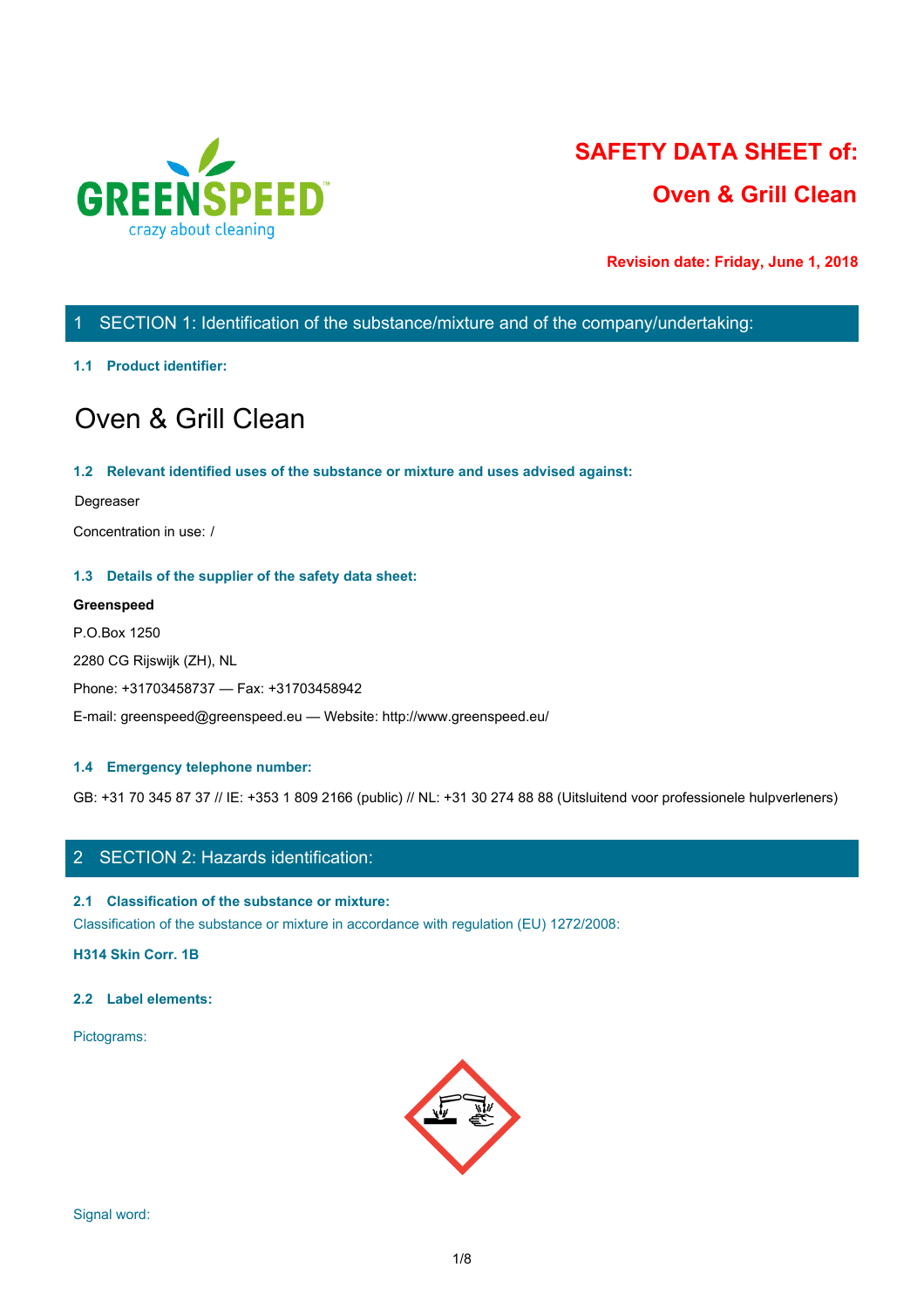### Danger

### Hazard statements:

| Danger                                 |                                                                                                                                     |  |
|----------------------------------------|-------------------------------------------------------------------------------------------------------------------------------------|--|
| <b>Hazard statements:</b>              |                                                                                                                                     |  |
| H314 Skin Corr. 1B:                    | Causes severe skin burns and eye damage.                                                                                            |  |
| Precautionary statements:              |                                                                                                                                     |  |
| P280:                                  | Wear protective gloves, protective clothing, eye protection, face protection.                                                       |  |
| P301+P330+P331:                        | IF SWALLOWED: Rinse mouth. Do NOT induce vomiting.                                                                                  |  |
| P303+P361+P353:                        | IF ON SKIN (or hair): Take off immediately all contaminated clothing. Rinse skin with<br>water or shower.                           |  |
| P304+P340:                             | IF INHALED: Remove person to fresh air and keep comfortable for breathing.                                                          |  |
| P305+P351+P338:                        | IF IN EYES: Rinse cautiously with water for several minutes. Remove contact<br>lenses, if present and easy to do. Continue rinsing. |  |
| P363:                                  | Wash contaminated clothing before reuse.                                                                                            |  |
| Contains:                              |                                                                                                                                     |  |
| Sodium hydroxide Disodium metasilicate |                                                                                                                                     |  |

#### Contains:

Sodium hydroxide Disodium metasilicate

### **2.3 Other hazards:**

none and the state of the state of the state of the state of the state of the state of the state of the state of the state of the state of the state of the state of the state of the state of the state of the state of the s

# 3 SECTION 3: Composition/information on ingredients:

| Sodium hydroxide                                                           |                                                                                                | $\leq 4 \%$ | CAS number:                                                                              | 1310-73-2                                                               |
|----------------------------------------------------------------------------|------------------------------------------------------------------------------------------------|-------------|------------------------------------------------------------------------------------------|-------------------------------------------------------------------------|
|                                                                            |                                                                                                |             | <b>EINECS:</b>                                                                           | 215-185-5                                                               |
|                                                                            |                                                                                                |             | <b>REACH Registration number:</b>                                                        | 01-2119457892-27                                                        |
|                                                                            |                                                                                                |             | <b>CLP Classification:</b>                                                               | <b>H290 Met. Corr. 1</b><br>H314 Skin Corr. 1A                          |
| Disodium metasilicate                                                      |                                                                                                | $\leq 2 \%$ | CAS number:                                                                              | 6834-92-0, 13517-24-<br>3                                               |
|                                                                            |                                                                                                |             | <b>EINECS:</b>                                                                           | 229-912-9                                                               |
|                                                                            |                                                                                                |             | <b>REACH Registration number:</b>                                                        | 01-2119449811-37                                                        |
|                                                                            |                                                                                                |             | <b>CLP Classification:</b>                                                               | <b>H290 Met. Corr. 1</b><br>H314 Skin Corr. 1B<br><b>H335 STOT SE 3</b> |
| C8-10 D-glucoside                                                          |                                                                                                | $\leq 2 \%$ | CAS number:                                                                              | 68515-73-1                                                              |
|                                                                            |                                                                                                |             | <b>EINECS:</b>                                                                           | 500-220-1                                                               |
|                                                                            |                                                                                                |             | REACH Registration number: 01-2119488530-36                                              |                                                                         |
|                                                                            |                                                                                                |             | <b>CLP Classification:</b>                                                               | <b>H318 Eye Dam. 1</b>                                                  |
| 4 SECTION 4: First aid measures:<br>4.1 Description of first aid measures: | For the full text of the H phrases mentioned in this section, see section 16.                  |             |                                                                                          |                                                                         |
|                                                                            | Always ask medical advice as soon as possible should serious or continuous disturbances occur. |             |                                                                                          |                                                                         |
| Skin contact:                                                              | transport to hospital.                                                                         |             | remove contaminated clothing, rinse skin with plenty of water and immediately            |                                                                         |
| Eye contact:                                                               | then take to physician.                                                                        |             | first prolonged rinsing with water (contact lenses to be removed if this is easily done) |                                                                         |
|                                                                            |                                                                                                | 2/8         |                                                                                          |                                                                         |
|                                                                            |                                                                                                |             |                                                                                          |                                                                         |

# 4 SECTION 4: First aid measures:

### **4.1 Description of first aid measures:**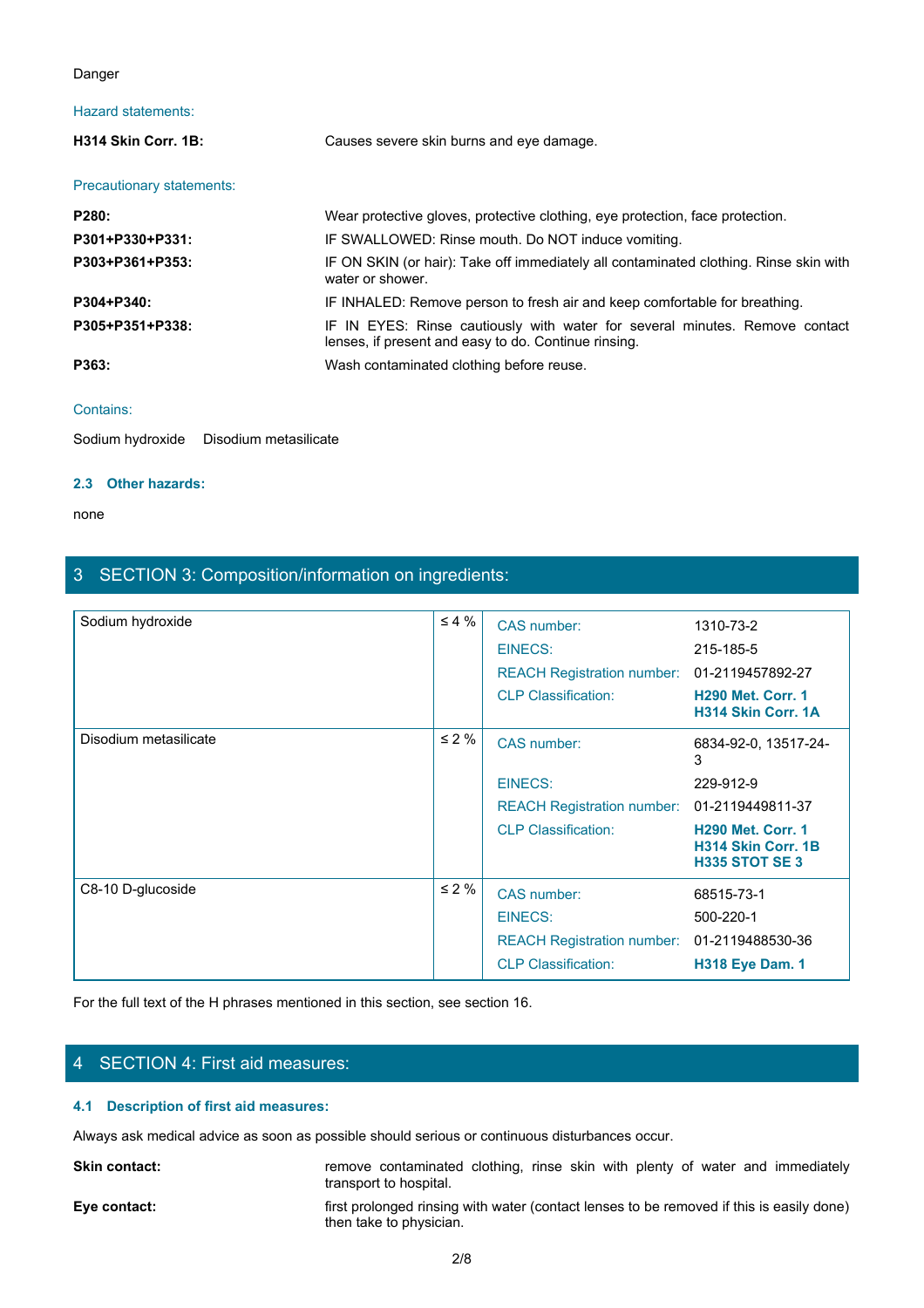| Ingestion:                                                       | rinse mouth, do not induce vomiting, take to hospital immediately. |
|------------------------------------------------------------------|--------------------------------------------------------------------|
| Inhalation:                                                      | let sit upright, fresh air, rest and take to hospital.             |
| 4.2 Most important symptoms and effects, both acute and delayed: |                                                                    |
| <b>Skin contact:</b>                                             | caustic, redness, pain, serious burns                              |
| Eve contact:                                                     | caustic, redness, blurred vision, pain                             |

| Eye contact: | caustic, redness, blurred vision, pain                                                                                  |
|--------------|-------------------------------------------------------------------------------------------------------------------------|
| Ingestion:   | caustic, lack of breath, vomiting, blisters on lips and tongue, burning pain in mouth<br>and throat, gullet and stomach |
| Inhalation:  | headache, dizziness, nausea, drowsiness, unconsciousness                                                                |

### **4.3 Indication of any immediate medical attention and special treatment needed:**

none and the state of the state of the state of the state of the state of the state of the state of the state of the state of the state of the state of the state of the state of the state of the state of the state of the s

### 5 SECTION 5: Fire-fighting measures:

### **5.1 Extinguishing media:**

CO2, foam, powder, sprayed water

### **5.2 Special hazards arising from the substance or mixture:**

none and the state of the state of the state of the state of the state of the state of the state of the state of the state of the state of the state of the state of the state of the state of the state of the state of the s

#### **5.3 Advice for firefighters:**

**Extinguishing agents to be avoided:** none and the state of the state of the state of the state of the state of the state of the state of the state of the state of the state of the state of the state of the state of the state of the state of the state of the s

## 6 SECTION 6: Accidental release measures:

### **6.1 Personal precautions, protective equipment and emergency procedures:**

none<br>
S. SECTION 5: Fire-fighting measures:<br>
S. S. Special hazards arising from the substance or mixture:<br>
H. S. Special hazards arising from the substance or mixture:<br>
and avoid in the fumes, spilled substances and avoid windRemove any contaminated clothing and used contaminated protective equipment and dispose of it safely.

#### **6.2 Environmental precautions:**

do not allow to flow into sewers or open water.

#### **6.3 Methods and material for containment and cleaning up:**

Contain released substance, store into suitable containers. If possible remove by using absorbent material.

### **6.4 Reference to other sections:**

for further information check sections 8 & 13.

## 7 SECTION 7: Handling and storage:

### **7.1 Precautions for safe handling:**

handle with care to avoid spillage.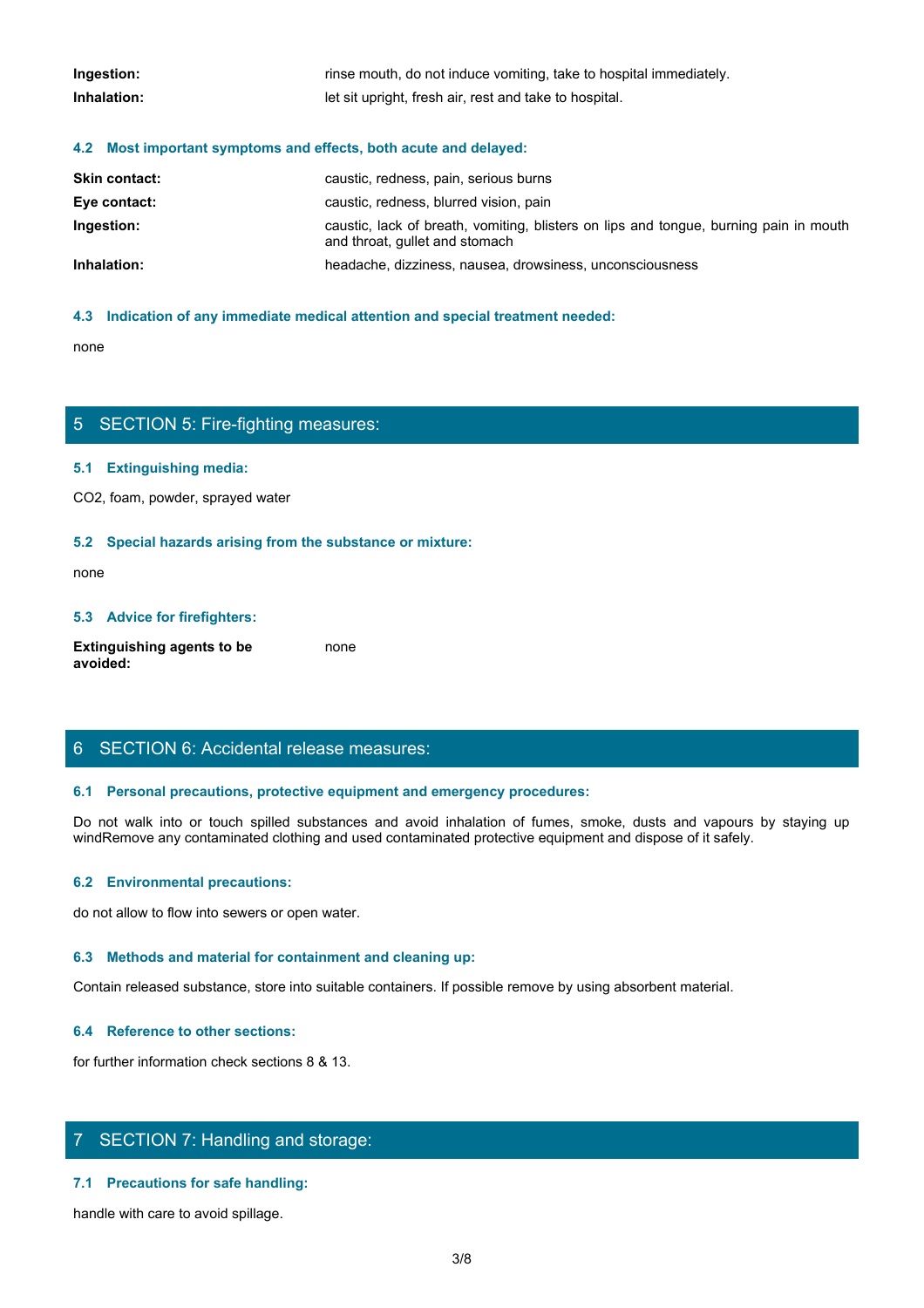### **7.2 Conditions for safe storage, including any incompatibilities:**

### **7.3 Specific end use(s):**

## 8 SECTION 8: Exposure controls/personal protection:

### **8.1 Control parameters:**

### **8.2 Exposure controls:**

|                                  | 7.2 Conditions for safe storage, including any incompatibilities:                                                                                                                                                                                                                                                                                                 |                      |
|----------------------------------|-------------------------------------------------------------------------------------------------------------------------------------------------------------------------------------------------------------------------------------------------------------------------------------------------------------------------------------------------------------------|----------------------|
|                                  | keep in a sealed container in a closed, frost-free, ventilated room.                                                                                                                                                                                                                                                                                              |                      |
| 7.3 Specific end use(s):         |                                                                                                                                                                                                                                                                                                                                                                   |                      |
| Degreaser                        |                                                                                                                                                                                                                                                                                                                                                                   |                      |
|                                  |                                                                                                                                                                                                                                                                                                                                                                   |                      |
|                                  | 8 SECTION 8: Exposure controls/personal protection:                                                                                                                                                                                                                                                                                                               |                      |
| 8.1 Control parameters:          |                                                                                                                                                                                                                                                                                                                                                                   |                      |
|                                  | Listing of the hazardous ingredients in section 3, of which the TLV value is known                                                                                                                                                                                                                                                                                |                      |
|                                  | Ethanol 1,907 mg/m <sup>3</sup> , Sodium hydroxide 2 mg/m <sup>3</sup>                                                                                                                                                                                                                                                                                            |                      |
| 8.2 Exposure controls:           |                                                                                                                                                                                                                                                                                                                                                                   |                      |
|                                  |                                                                                                                                                                                                                                                                                                                                                                   |                      |
| <b>Inhalation</b><br>protection: | use with sufficient exhaust ventilation. If necessary, use an air-purifying face mask in case of<br>respiratory hazards. Use the ABEK type as protection against these troublesome levels.                                                                                                                                                                        | $\overline{\bullet}$ |
| <b>Skin</b><br>protection:       | handling with nitril-gloves (EN 374). Breakthrough time: >480' Material thickness: 0,35 mm.<br>Thoroughly check gloves before use. Take of the gloves properly without touching the outside<br>with your bare hands. The manufacturer of the protective gloves has to be consulted about the<br>suitability for a specific work station. Wash and dry your hands. | $\tilde{w}$          |
| <b>Eye</b><br>protection:        | keep an eye-rinse bottle within reach. Tight-fitting safety goggles. Wear a face shield and<br>protective suit in case of exceptional processing problems.                                                                                                                                                                                                        | $\mathbf{\Omega}$    |
| <b>Other</b>                     | impermeable clothing. The type of protective equipment depends on the concentration and<br>amount of hazardous substances at the work station in question.                                                                                                                                                                                                        |                      |

# 9 SECTION 9: Physical and chemical properties:

### **9.1 Information on basic physical and chemical properties:**

| <b>Melting point/melting range:</b>                   | 0 °C           |
|-------------------------------------------------------|----------------|
| <b>Boiling point/Boiling range:</b>                   | 78 °C - 100 °C |
| pH:                                                   | 13.5           |
| pH 1% diluted in water:                               |                |
| Vapour pressure/20°C,:                                | 5850 Pa        |
| Vapour density:                                       | not applicable |
| Relative density, 20°C:                               | 1.0500 kg/l    |
| Appearance/20°C:                                      | liquid         |
| Flash point:                                          |                |
| Flammability (solid, gas):                            | not applicable |
| Auto-ignition temperature:                            | 370 °C         |
| Upper flammability or explosive<br>limit, $(Vol %)$ : | 19.000 %       |
| Lower flammability or explosive<br>limit, (Vol %):    | 3.000%         |
| <b>Explosive properties:</b>                          | not applicable |
| <b>Oxidising properties:</b>                          | not applicable |
| Decomposition temperature:                            |                |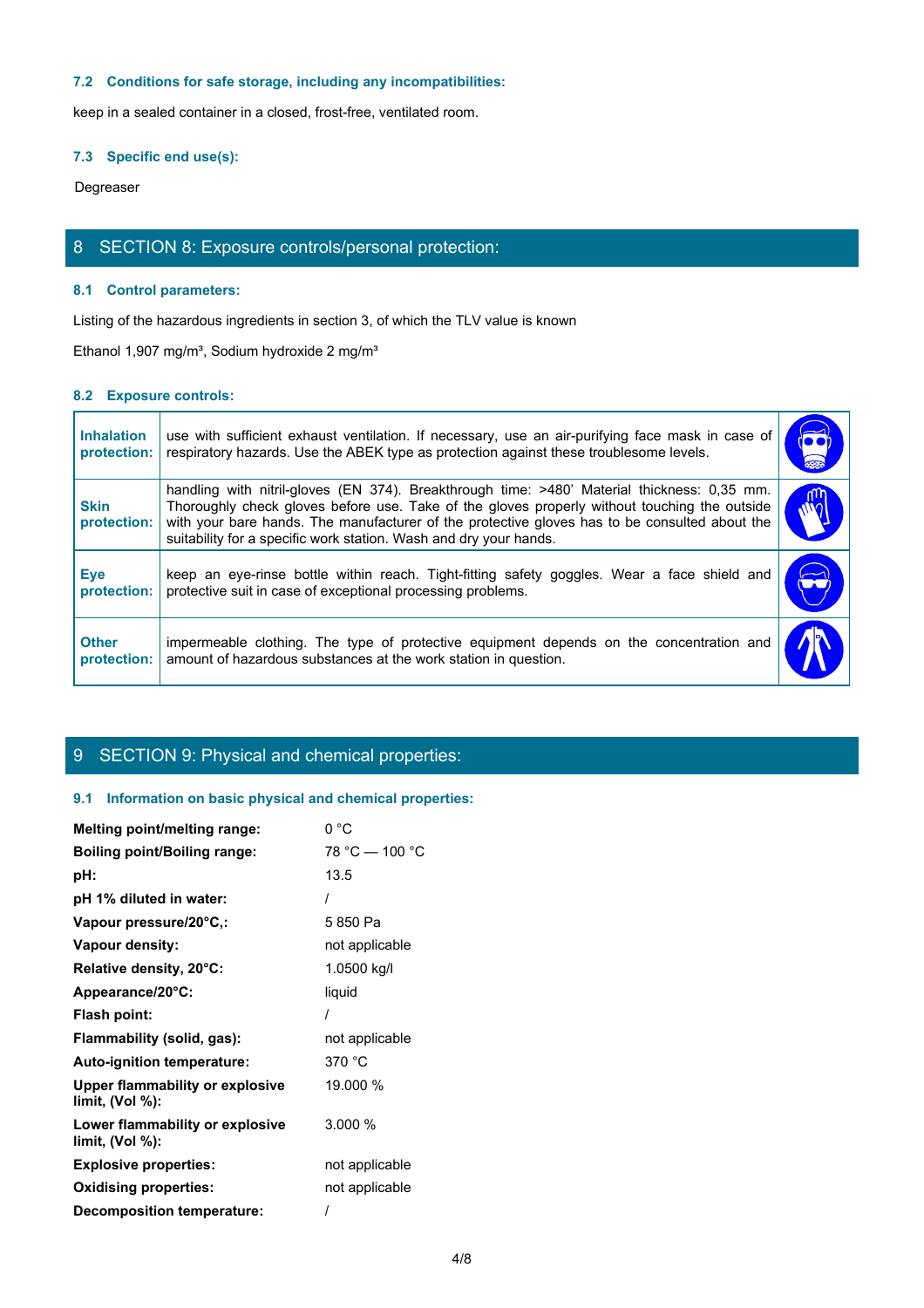| Solubility in water:                               | completely soluble |
|----------------------------------------------------|--------------------|
| <b>Partition coefficient: n-</b><br>octanol/water: | not applicable     |
| Odour:                                             | characteristic     |
| <b>Odour threshold:</b>                            | not applicable     |
| Dynamic viscosity, 20°C:                           | 1 mPa.s            |
| Kinematic viscosity, 40°C:                         | 1 mm $\frac{2}{s}$ |
| Evaporation rate ( $n$ -BuAc = 1):                 | 2.000              |

### **9.2 Other information:**

| Volatile organic component (VOC): 0.40 %    |  |
|---------------------------------------------|--|
| Volatile organic component (VOC): 4.242 g/l |  |
| <b>Sustained combustion test:</b>           |  |

# 10 SECTION 10: Stability and reactivity:

### **10.1 Reactivity:**

stable under normal conditions.

### **10.2 Chemical stability:**

extremely high or low temperatures.

### **10.3 Possibility of hazardous reactions:**

none and the state of the state of the state of the state of the state of the state of the state of the state of the state of the state of the state of the state of the state of the state of the state of the state of the s

### **10.4 Conditions to avoid:**

protect from sunlight and do not expose to temperatures exceeding + 50°C.

### **10.5 Incompatible materials:**

acids, alkalines, oxidants, reductants

### **10.6 Hazardous decomposition products:**

doesn't decompose with normal use

# 11 SECTION 11: Toxicological information:

### **11.1 Information on toxicological effects:**

**H314 Skin Corr. 1B:** Causes severe skin burns and eye damage.

| Calculated acute toxicity, ATE oral: |  |
|--------------------------------------|--|
| Calculated acute toxicity, ATE       |  |
| dermal:                              |  |

| Sodium hydroxide | LD50 oral, rat:                           | $\geq$ 5 000 mg/kg |
|------------------|-------------------------------------------|--------------------|
|                  | LD50 dermal, rabbit:                      | $\geq$ 5 000 mg/kg |
|                  | LC50, Inhalation, rat, 4h: $\geq$ 50 mg/l |                    |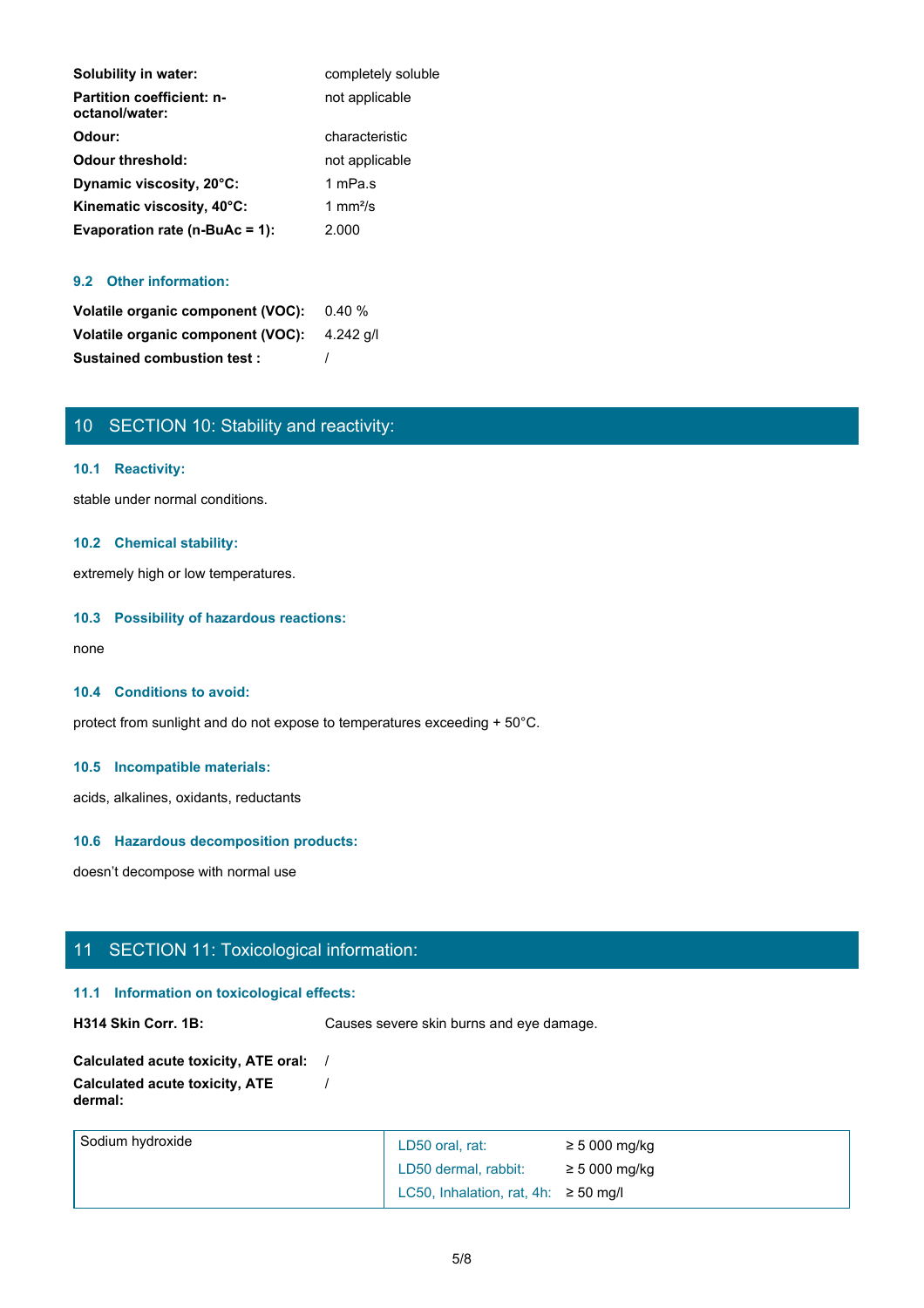| Disodium metasilicate | LD50 oral, rat:<br>LD50 dermal, rabbit:<br>LC50, Inhalation, rat, 4h: $\geq$ 50 mg/l | 1 152 mg/kg<br>$\geq 5000$ mg/kg       |  |
|-----------------------|--------------------------------------------------------------------------------------|----------------------------------------|--|
| C8-10 D-glucoside     | LD50 oral, rat:<br>LD50 dermal, rabbit:<br>LC50, Inhalation, rat, 4h: $\geq$ 50 mg/l | $\geq 5000$ mg/kg<br>$\geq 5000$ mg/kg |  |

# 12 SECTION 12: Ecological information:

### **12.1 Toxicity:**

|                                        | LD50 dermal, rabbit:                      | $\geq 5000$ mg/kg                                                                                                       |
|----------------------------------------|-------------------------------------------|-------------------------------------------------------------------------------------------------------------------------|
|                                        | LC50, Inhalation, rat, 4h: $\geq$ 50 mg/l |                                                                                                                         |
|                                        |                                           |                                                                                                                         |
|                                        |                                           |                                                                                                                         |
| 12 SECTION 12: Ecological information: |                                           |                                                                                                                         |
|                                        |                                           |                                                                                                                         |
| 12.1 Toxicity:                         |                                           |                                                                                                                         |
| Sodium hydroxide                       | LC50 (Fish):                              | 35 - 189 mg/L (96h)                                                                                                     |
|                                        | EC50 (Daphnia):                           | 33 - 450 mg/L (48h)                                                                                                     |
| Disodium metasilicate                  | <b>LC50 (Fish):</b>                       | 210 mg/l, 96h, (Brachydanio rerio)                                                                                      |
|                                        | EC50 (Daphnia):                           | 1700 mg/l, 48h                                                                                                          |
|                                        | EC50 (Algae):                             | 207 mg/l, 72h                                                                                                           |
| C8-10 D-glucoside                      | LC50 (Fish):                              | 190 mg/l (96h) (Danio rerio)                                                                                            |
|                                        | EC50 (Daphnia):                           | >100 mg/l (48h)                                                                                                         |
|                                        | NOEC (Daphnia):                           | >100 mg/l (72h)                                                                                                         |
|                                        | EC50 (Algae):                             | 37 mg/l (72 h) (Scenedesmus subspicatus)                                                                                |
|                                        |                                           |                                                                                                                         |
| 12.2 Persistence and degradability:    |                                           |                                                                                                                         |
|                                        |                                           | The surfactants contained in this preparation comply with the biodegradability criteria as laid down in Regulation (EC) |
| No.648/2004 on detergents.             |                                           |                                                                                                                         |
|                                        |                                           |                                                                                                                         |
| 12.3 Bioaccumulative potential:        |                                           |                                                                                                                         |
| No additional data available           |                                           |                                                                                                                         |
|                                        |                                           |                                                                                                                         |

### **12.2 Persistence and degradability:**

### **12.3 Bioaccumulative potential:**

### **12.4 Mobility in soil:**

Water hazard class, WGK (AwSV): 1 **Solubility in water:** completely soluble

### **12.5 Results of PBT and vPvB assessment:**

No additional data available

### **12.6 Other adverse effects:**

No additional data available

### 13 SECTION 13: Disposal considerations:

### **13.1 Waste treatment methods:**

The product may be discharged in the indicated percentages of utilization of the indicated be discharged in the indicated percentages of utilizations of the indicated percentages of utilization, provided it is neutralised restrictive regulations by local authority should always be adhered to.

### 14 SECTION 14: Transport information: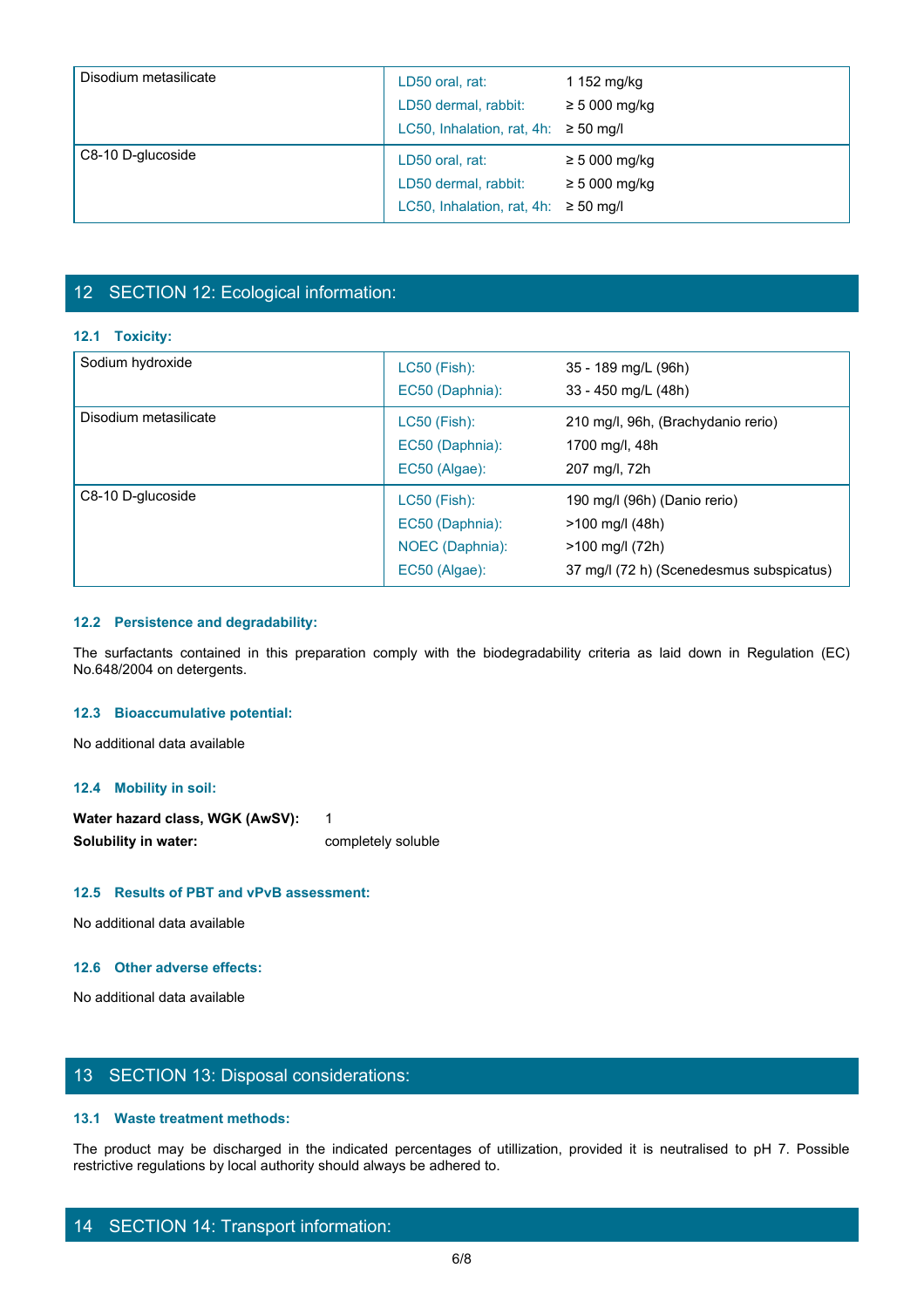### **14.1 UN number:**

1719

### **14.2 UN proper shipping name:**

UN 1719 Caustic alkali liquid, n.o.s. (mixture with Disodium metasilicate; Sodium hydroxide) , 8, II, (E)

### **14.3 Transport hazard class(es):**

| Class(es):                              |    |
|-----------------------------------------|----|
| Identification number of the<br>hazard: | 80 |

### **14.4 Packing group:**

II and the state of the state of the state of the state of the state of the state of the state of the state of

### **14.5 Environmental hazards:**

not dangerous to the environment

### **14.6 Special precautions for user:**

**Hazard characteristics:** Risk of burns. Risk to the aquatic environment and the sewerage system. **Additional guidance:**



# 15 SECTION 15: Regulatory information:

| Water hazard class, WGK (AwSV):                    |                              |
|----------------------------------------------------|------------------------------|
| Volatile organic component (VOC):                  | 0.404 %                      |
| Volatile organic component (VOC): 4.242 g/l        |                              |
| <b>Composition by regulation (EC)</b><br>648/2004: | Nonionic surfactants $< 5\%$ |

### **15.2 Chemical Safety Assessment:**

# 16 SECTION 16: Other information:

### **Legend to abbreviations used in the safety data sheet:**

| 15 SECTION 15: Regulatory information:                 |                                                                                                      |
|--------------------------------------------------------|------------------------------------------------------------------------------------------------------|
|                                                        | 15.1 Safety, health and environmental regulations/legislation specific for the substance or mixture: |
| Water hazard class, WGK (AwSV):                        | $\overline{\phantom{1}}$                                                                             |
| Volatile organic component (VOC):                      | 0.404%                                                                                               |
| Volatile organic component (VOC):                      | 4.242 g/l                                                                                            |
| <b>Composition by regulation (EC)</b><br>648/2004:     | Nonionic surfactants < 5%                                                                            |
| <b>15.2 Chemical Safety Assessment:</b>                |                                                                                                      |
| No data available                                      |                                                                                                      |
| 16 SECTION 16: Other information:                      |                                                                                                      |
| Legend to abbreviations used in the safety data sheet: |                                                                                                      |
| ADR:                                                   | The European Agreement concerning the International Carriage of Dangerous<br>Goods by Road           |
| BCF:                                                   | <b>Bioconcentration factor</b>                                                                       |
| CAS:                                                   | <b>Chemical Abstracts Service</b>                                                                    |
|                                                        | 7/8                                                                                                  |